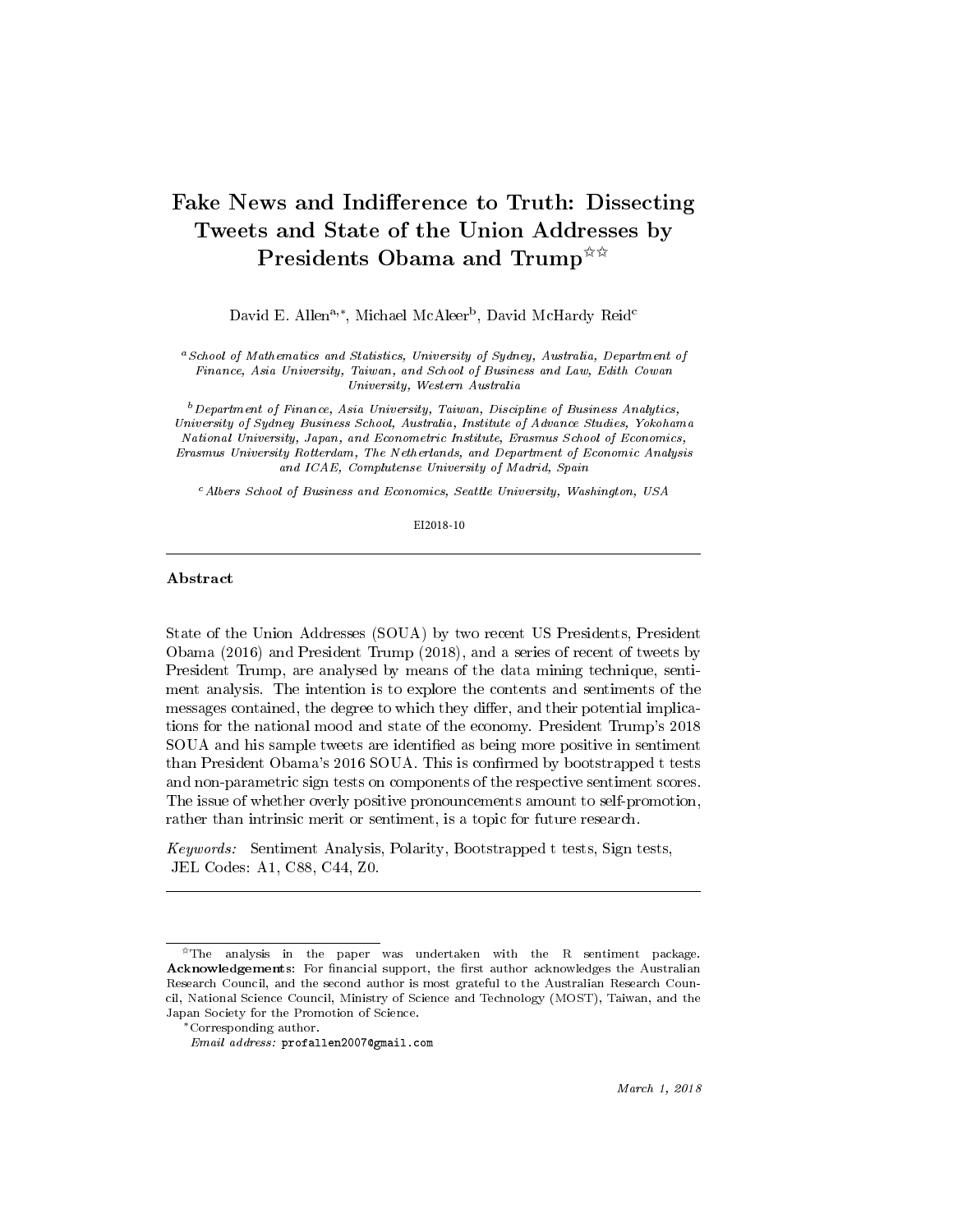## George Costanza:

## Jerry, just remember, it's not a lie if you believe it.

#### 1. Introduction

In early 2018 US President Trump announced 'Fake News Awards' and thereby continued his questioning of the accuracy of the media. The President used Twitter to announce the "winners", most frequently naming the New York Times and CNN for a series of transgressions which varied from minor errors by journalists on social media to news reports that later invited corrections. Given his predilection for criticising the media, the authors thought it might be of interest to subject some of his own prounouncements to textual analysis using data mining techniques. We decided to analyse his 2018 State of the Union Address (SOUA), a series of 10 days of recent tweets, running from 19 January 2018 to 29 January 2018 plus, as a means of providing a contrasting benchmark, President Obama's 2016 SOUA.

The contents of these are analysed using the R package 'sentiment'. Data mining refers to the process of analysing data sets to reveal patterns, and usually involves methods that are drawn from statistics, machine learning, and database systems. Text data mining similarly involves the analysis of patterns in text data. Sentiment analysis is concerned with the emotional context of a text, and seeks to infer whether a section of text is positive or negative, or the nature of the emotions involved. There is a variety of methods and dictionaries that exist for undertaking sentiment analysis of a piece of text.

Although sentiment is often framed in terms of being a binary distinction (positive versus negative), it can also be analysed in a more nuanced manner. We decided to apply the R package 'sentiment', which distinguishes between five different emotions, namely joy, sadness, anger, fear and surprise. There are many different forms of sentiment analysis, but many use the same basic approach. They begin by constructing a list of words or dictionary associated with different emotions, count the number of positive and negative words in a given text, and then analyse the mix of positive and negative words to assess the general emotional tenor of the text.

Linear thinking is the enemy of the political victor (Reid, 1988). We recognize that in the context where political persuasion occurs, based essentially on words and emotions, that words are not the only medium and this may be a limitation of any study. The immediacy of language can be influential in persuasion (Wiener and Mehrabian, 1968). Words may be overpowered by other non-verbal cues, such as the tone of voice and facial expression (Mehrabian, 1981). McLuhan (1964) proposes that the media, as opposed to the content that they carry, affect society by way of its characteristics rather than its content. With Twitter there is a new medium, and Trump's style of presentation constitutes a break from tradition. The combination makes an influential impact. By targeting specific segments of the voting population, he may, as Swartz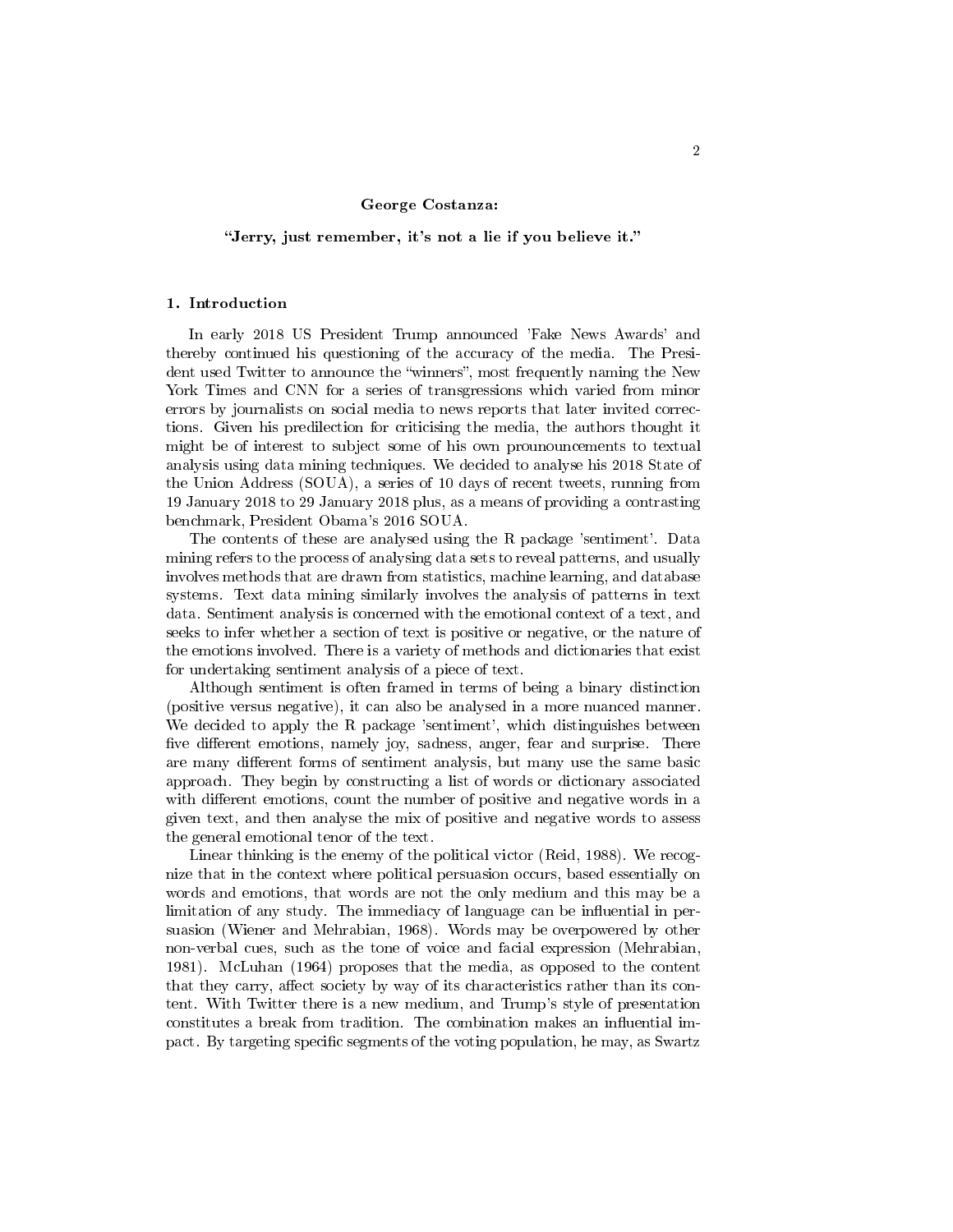$(1973)$  suggests, be providing an effective set of stimuli that serves to hook deeply rooted sensations and beliefs.

Clearly, there are considerable limitations to the basic approach adopted in the paper. Pröllochs et al.  $(2017)$  discuss the difficulties in processing negations, which invert the meanings of words and sentences. Equally problematic are sarcasm, backhanded compliments, and inflammatory gibberish, such as "Little Rocket Man" and "Crooked Hillary", in the context of President Trump's tweets. Nevertheless, sentiment analysis can reveal the general emotional direction of a piece of text, and machine-based learning systems are well established methods for the sifting and interpretation of digital information. This tool has numerous applications in, for example, financial markets.

Keynes (1936) made a famous and prescient analogy between choosing investment stocks and a fictional newspaper beauty competition, in which entrants are asked to choose from a set of six photographs of women that are the most beautiful. Those who picked the most popular face would then be eligible for a prize. It is not a case of choosing those [faces] that, to the best of one's judgment, are really the prettiest, nor even those that average opinion genuinely thinks the prettiest. We have reached the third degree where we devote our intelligences to anticipating what average opinion expects the average opinion to be. And there are some, I believe, who practice the fourth, fth and higher degrees." (Keynes (1936), Chapter 12, p.100). We can now apply machine learning techniques to news feeds to determine what average opinion is.

For example, the Thomson Reuters News Analytics (TRNA) series could be termed news sentiment, and is produced by the application of machine learning techniques to news items. The TRNA system can scan and analyse stories on thousands of companies in real time, and translate the results into a series that can be used to help model and inform quantitative trading strategies. RavenPack is another example of a commercial news analytics product with applications to financial markets. There is now considerable evidence about the commercial relevance of financial news analysed using machine learning methods.

Allen, McAleer and Singh (2015, 2017) analyse the economic impact of the TRNA sentiment series. The first of these papers examines the influence of the Sentiment measure as a factor in pricing DJIA constituent company stocks in a Capital Asset Pricing Model (CAPM) context. The second uses these real time scores, aggregated into a DJIA market sentiment score, to analyse the relationship between financial news sentiment scores and the DJIA return series, using entropy-based measures. Both studies find that the sentiment scores have a signicant information component which, in the former, is priced as a factor in an asset pricing context.

Other research on this topic argues that news items from different sources influence investor sentiment, which feeds into asset prices, asset price volatility and risk (see, among others, Tetlock (2007), Tetlock, Macskassy and Saar-Tsechansky (2008), Da, Engleberg and Gao, (2011), Barber and Odean (2008), diBartolomeo and Warrick (2005), Mitra, Mitra and diBartolomeo (2009), and Dzielinski, Rieger and Talpsepp  $(2011)$ ). The diversification benefits of the in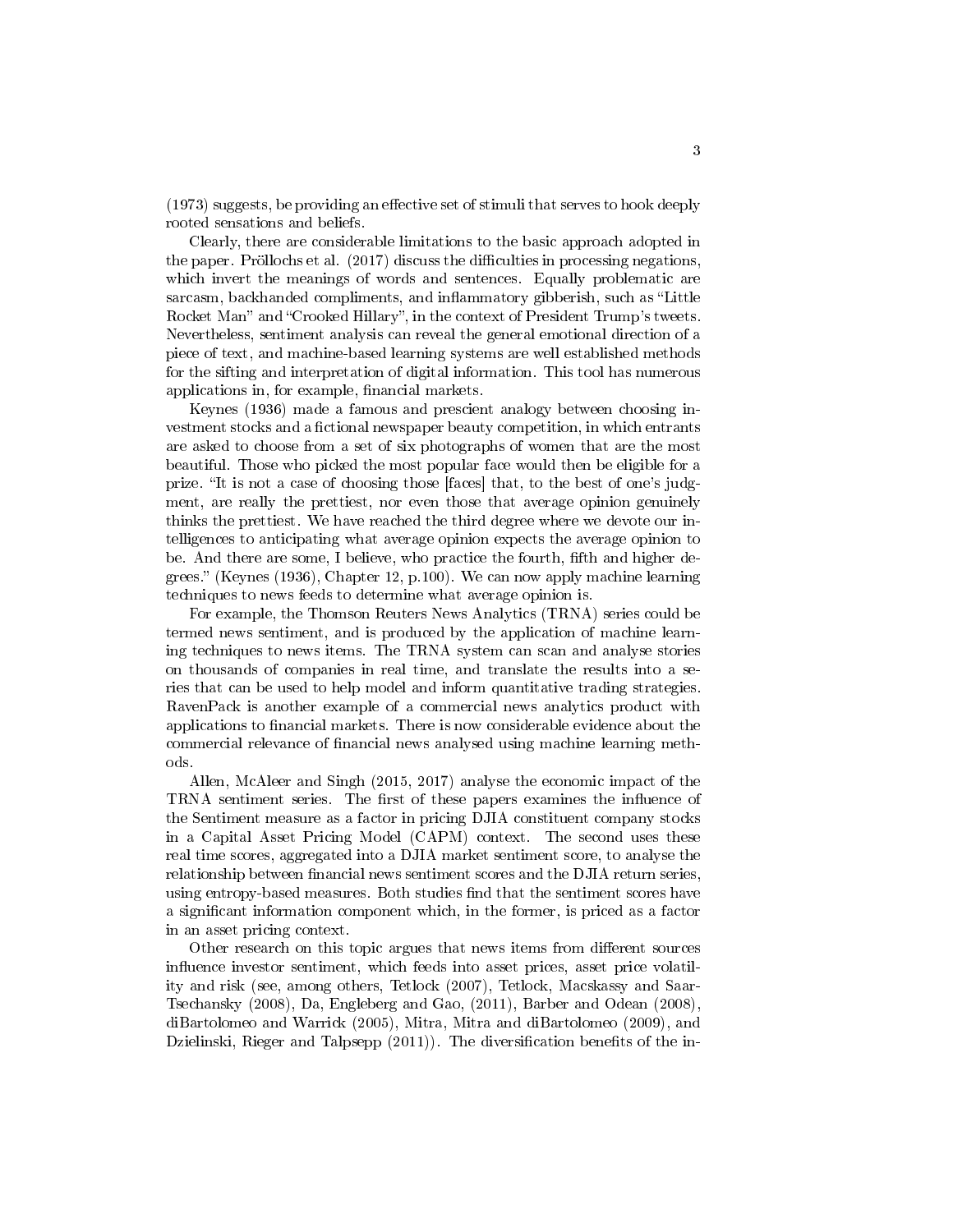formation impounded in news sentiment scores provided by RavenPack have been demonstrated by Cahan, Jussa and Luo (2009), and Hafez and Xie (2012), who examined the benefits in the context of popular asset pricing models.

However, in the current paper the focus is on the actual content of President Obama's 2016 SOUA, President Trump's 2018 SOUA, and a sample of President Trump's 2018 tweets. The intention is to explore whether there are any systematic differences in the sentiments of the two president's outputs, and whether there is any evidence of a tendency by President Trump to give a 'positive' spin for the benefit of his voter base, previously dubbed the 'deplorables' by the former US Secretary of State and rival Presidential candidate, Hillary Rodham Clinton.

The paper is divided into four sections. An explanation of the research method is given in Section 2, Section 3 presents the results, and Section 4 provides a brief conclusion.

#### 2. Research Method

The analysis features the use of an R library package which facilitates sentiment analysis, 'sentiment'. The 'sentiment' package was written by Dvries (2012), is now archived from the current release of R, and has to be loaded from 'Github.com'. It is a dictionary-based method which calculates sentiment scores using affinity dictionaries. The program splits strings into words (by default at space), looks up an affinity score for each word, and returns the average, using a scale from  $+5$  to  $-5$ . The authors apply this package because it is more finely grained and categorizes five different sentiment emotions, namely joy, sadness, anger, fear and surprise, and reveals greater information about the emotional tenor of the text or string that is analysed.

We also experimented with the 'SentimentAnalysis' package from the R library that was released on the Cran R repository in 2017 by Feuerriegel and Pröllochs. This package features use of opinion mining to extract the polarity of the expressed opinion in a range spanning from positive to negative. The package implementation uses various existing dictionaries, such as QDAP or Loughran-McDonald, but also provides a facility to generate purpose-built dictionaries. However, for current purposes, we preferred the analysis provided by the 'sentiment' package.

The process of performing sentiment analysis requires textual input in a machine-readable format. Pre-processing is required to turn the text into single words, followed by what are common pre-processing steps: stopword removal, stemming, removal of punctuation, and conversion to lower-case. This was an issue, in particular, for President Trump's twitter feeds. In the application of the 'SentimentAnalysis' package, we tried adopting a binary framework which permitted the computation of the polarity of a document on a scale from very positive to very negative. However, the categories are not further distinguished or rated, such that all positive words are assigned the same degree of positivity. The binary analysis factor has two levels, indicating positive and negative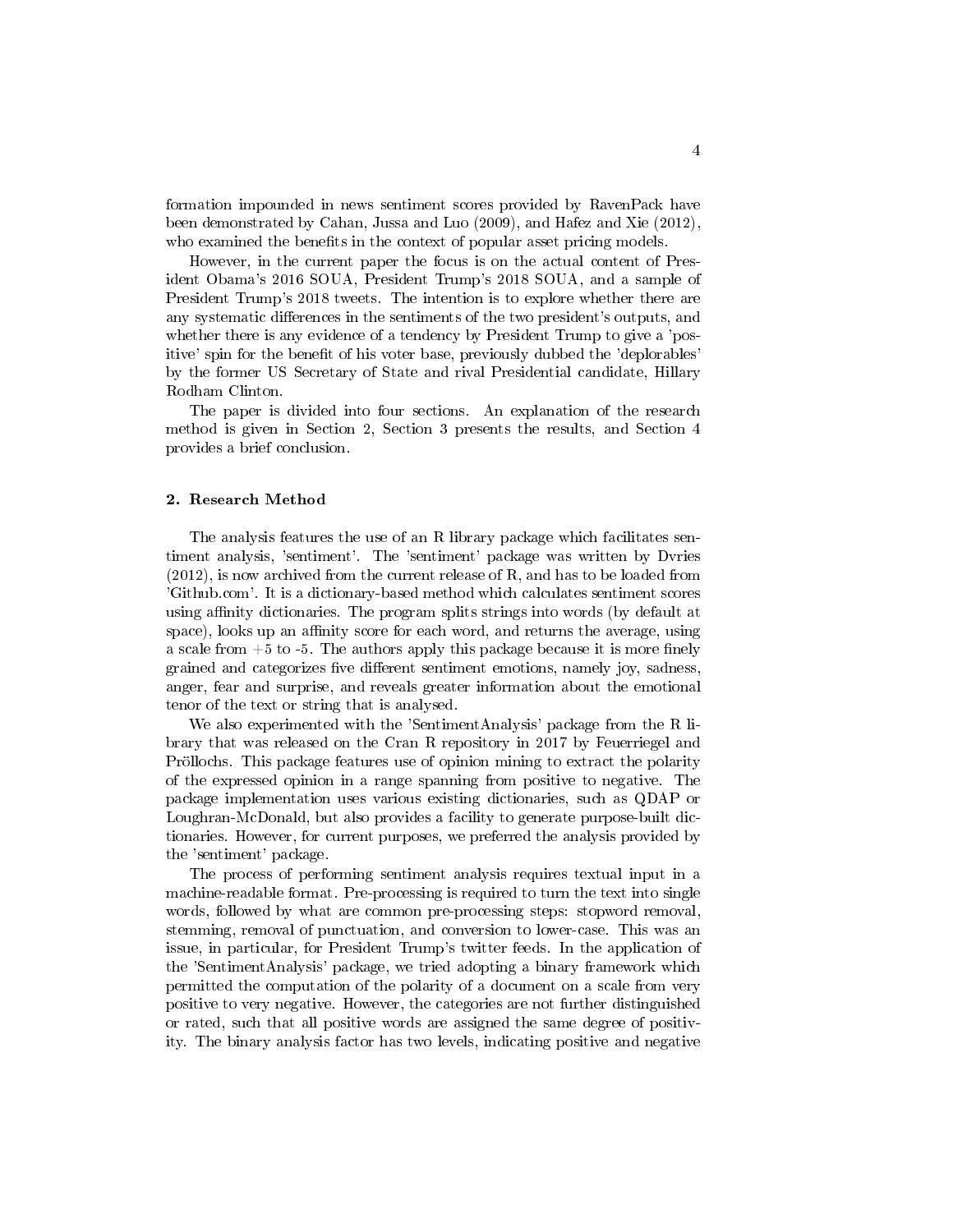#### 2.1 Results of the Analysis 5

content. It should be borne in mind that neutral documents, or strings (with a sentiment score of 0), are counted as positive.

We decided that the more finely grained analysis permitted by the 'sentiment' package are more informative, and report the results of the analysis, as applied to the three sample texts. The President Obama 2016 SOUA in its machine-readable form has 6099 words and 34,729 characters. The President Trump 2018 SOUA has 1683 words and 10,131 characters, so it is roughly onethird the size of the Obama SOUA. The series of 10 days of tweets by President Trump, from 19 January to 29 January 2018, comprise 1683 words and 10,128 characters, so that the latter two sets of text have almost identical size.

The limitations of the analysis should be borne in mind. The context of 'natural language processing', of which sentiment analysis is a component, is important. The use of sarcasm and other types of ironic language are inherently problematic for machines to detect, when viewed in isolation. This is a potential issue, in particular, in the analysis of President Trump's tweets. Nevertheless, current methods are revealing, as will be seen in the next section which presents the results.

## 2.1. Results of the Analysis

We commence with the results of the application of the sentiment package to President Trump's 2018 SOUA. The emotional content of the address is shown in Figure 1.

Ignoring the 'unknown' category, the predominant emotion recognised in Figure 1 is 'joy', followed by 'anger', 'fear' and 'surprise', all at very low levels. Almost 50 per cent of the address is not classified, but 20 per cent is classified as being 'joy', which is a positive emotion. Figure 2 classifies the text of  $T$ rump 2018 SOUA according to whether it is negative, neutral or positive. In excess of 60 per cent of the classification in Figure 2 is positive.

Figure 3 shows a word cloud analysis of Trump's 2018 SOUA. A word cloud is another form of visual representation of text data in which tags are single words, and their relative size and colour represent their weighting or importance in the context of the text considered.

The most prominent words in the word cloud in Figure 3 are 'welcome', 'thank' and 'wonderful'. If we move around the cloud in an anti-clockwise manner, words in the 'joy' section include 'strong', 'happy', 'security', 'economy', 'services', 'policy', and so forth. In the 'anger' section below, we have 'murder', 'holocaust', 'genocide', 'victims', 'shooting', and so on. In the 'fear' section, we see 'deferred', 'pathway', 'citizenship', 'childhood arrivals', and so on. There are no words in the suprise section, which was the smallest category, while the unknown is the largest section, with a diverse grouping of words, with none given noticeable prominence.

We then analyse the tweets from 19 January to 29 January 2018. These tend to be governed by what President Trump momentarily deemed to be the issues demanding his attention in that ten-day period. 'DACA' (Direct Action on Childhood Arrivals) received attention, as did the 'wall', Afghanistan, following Taliban bombings, Holocaust Remembrance Day, and the Border Patrol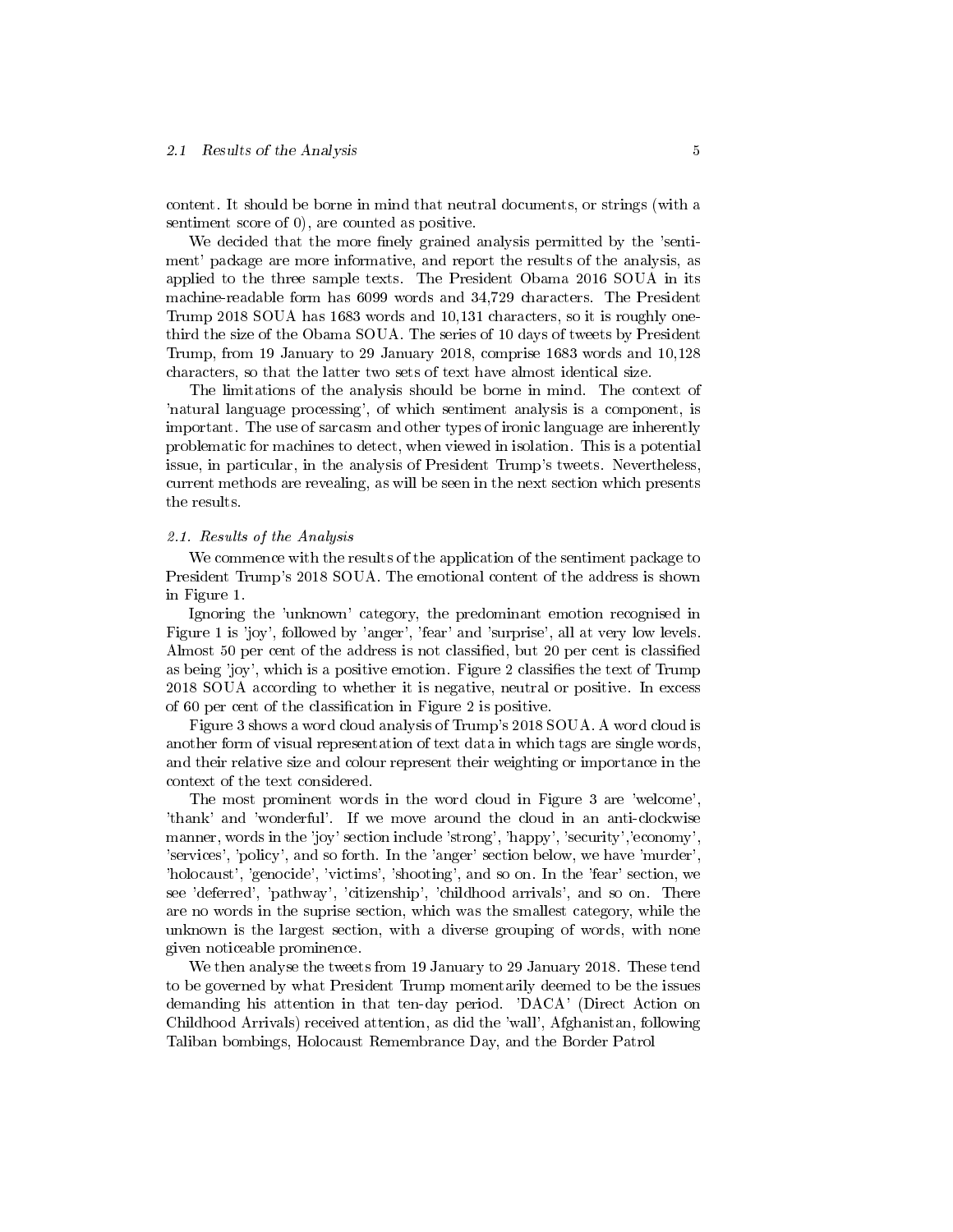

Figure 1: TRUMP 2018 SOUA SENTIMENT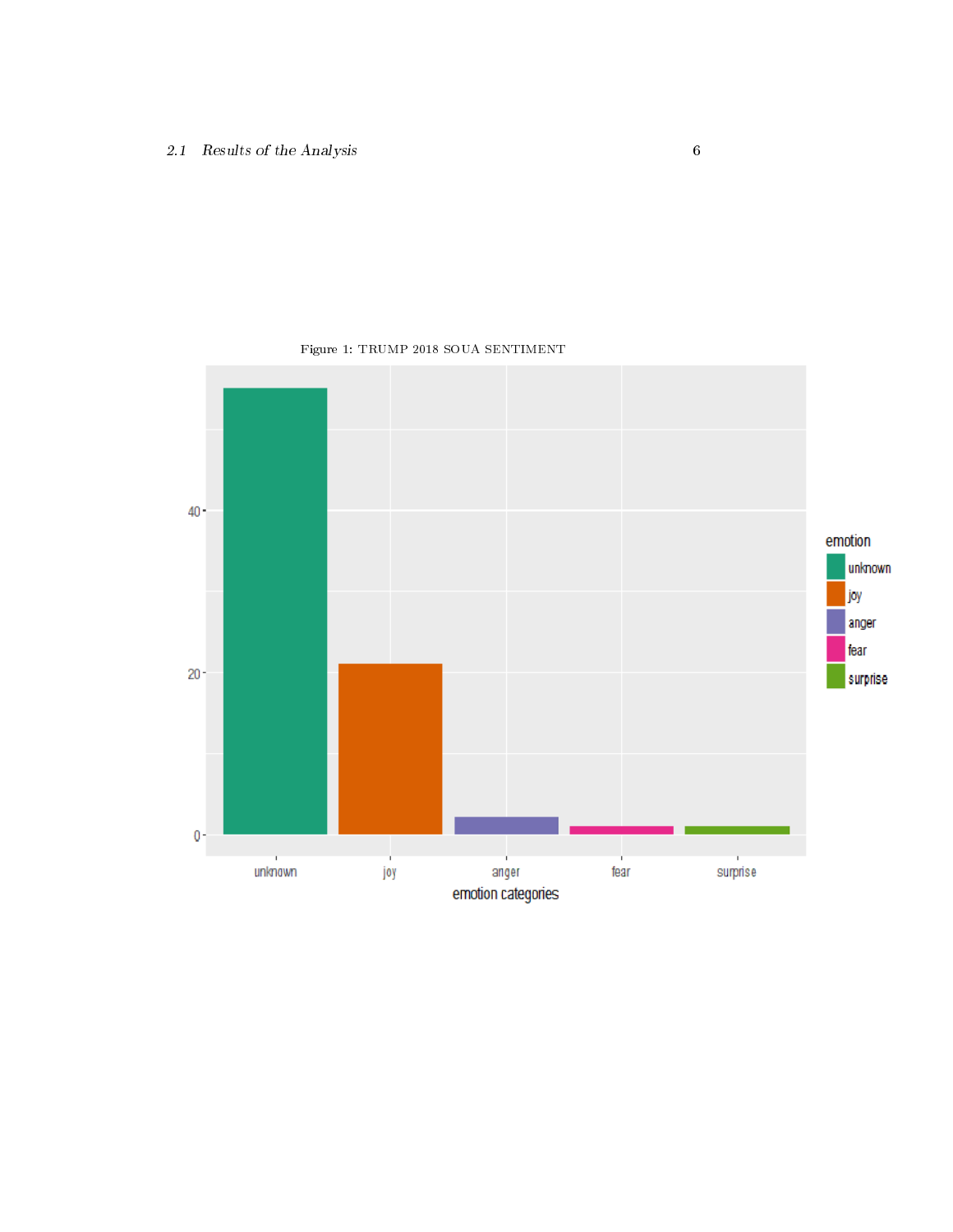## 2.1 Results of the Analysis 7



Figure 2: TRUMP 2018 SOUA SENTIMENT POLARITY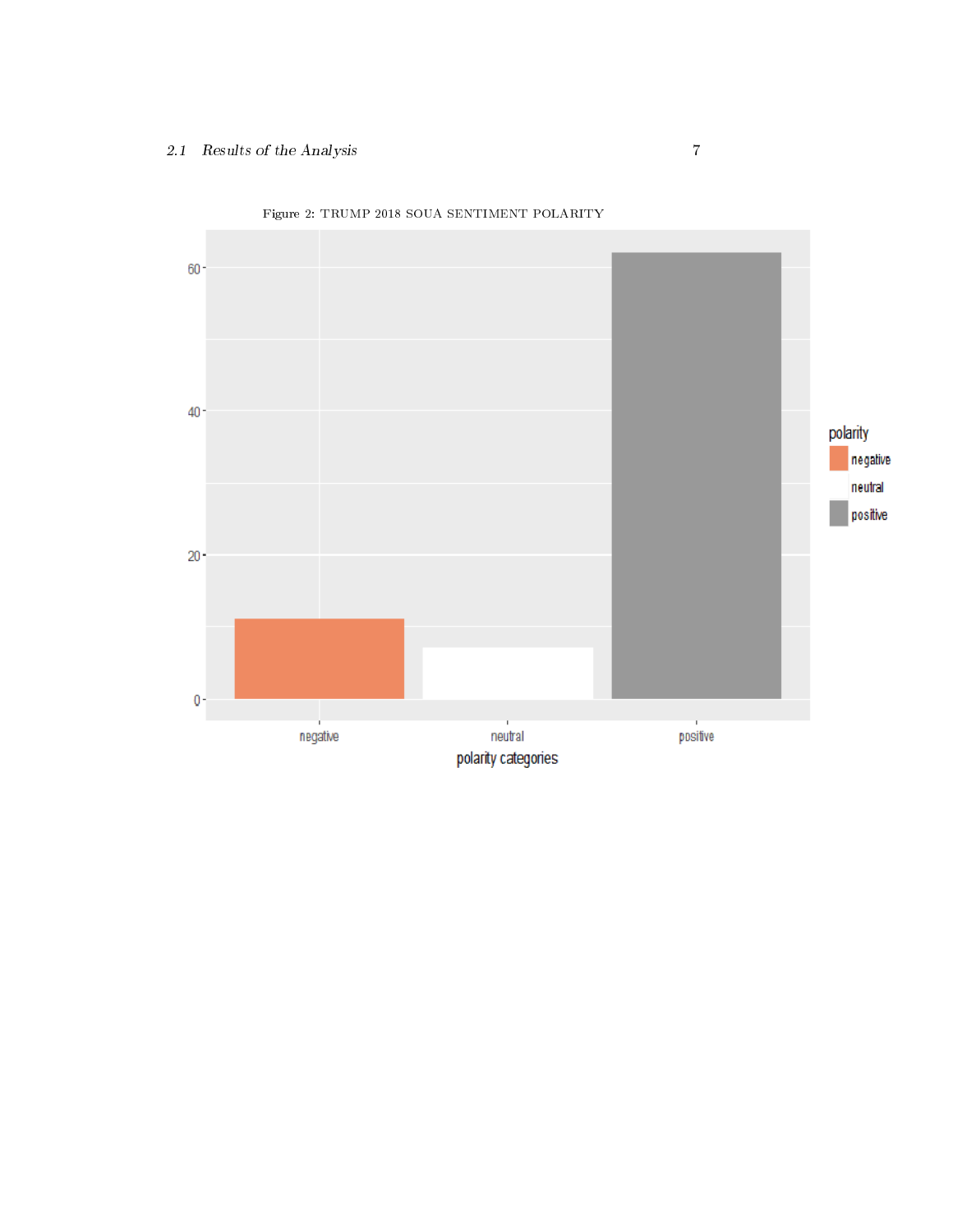obstruction sources perhapsand zone<br>mittesinterest\$ves march officenew peterputting<br>swissnappennonths isa a comparison and a comparison and a minimizer of the minimizer of the minimizer of the minimizer of the minimizer of the minimizer of the minimizer of the minimizer of the minimizer of the minimizer of the minimizer of the onting and a president of the set of the set of the set of the set of the set of the set of the set of the set of the set of the set of the set of the set of the set of the set of the set of the set of the set of the set o well option<br>
System of the people control of the state of the state of the state of the state of the state of the state of the control of the control of the control of the control of the control of the control of the contr **A**mows  $\begin{array}{r}\n\text{Sabul}\n\geq 0 \\
\text{Iodk}\n\text{on}\n\end{array}$ restortenuoch switzerland<br>
remetrance governmente in the school<br>
resolven arshall e principale<br>
school holocaustramies<br>
recover hight senocide balley<br>
reversing the county<br>
never milion E E high days of<br>
spoke of milion E e<br>E funding fous<br>capitals military lost  $\frac{1}{r}$  military lost  $\frac{1}{r}$  military lost  $\frac{1}{r}$  military lost military military military military military military military military military military military military military military military m еñ dook interested afghans spoke<br>victins perishedewish<br>to the perishedewish of way<br>shooting the angle and shooting<br>innocent the second model<br>innocent the second model<br>women the second period women time E<br>Solve<br>Solve<br>Solve<br>Territories<br>Solve<br>Solve<br>Solve<br>Solve<br>Solve<br>Solve<br>Solve<br>Solve<br>Solve<br>Territories ooffered athway surprise two ible " = two<br>twelve reasonsbecause<br>twelve includingleal<br>republicanaemocrats

Figure 3: TRUMP 2018 SOUA WORD CLOUD

fear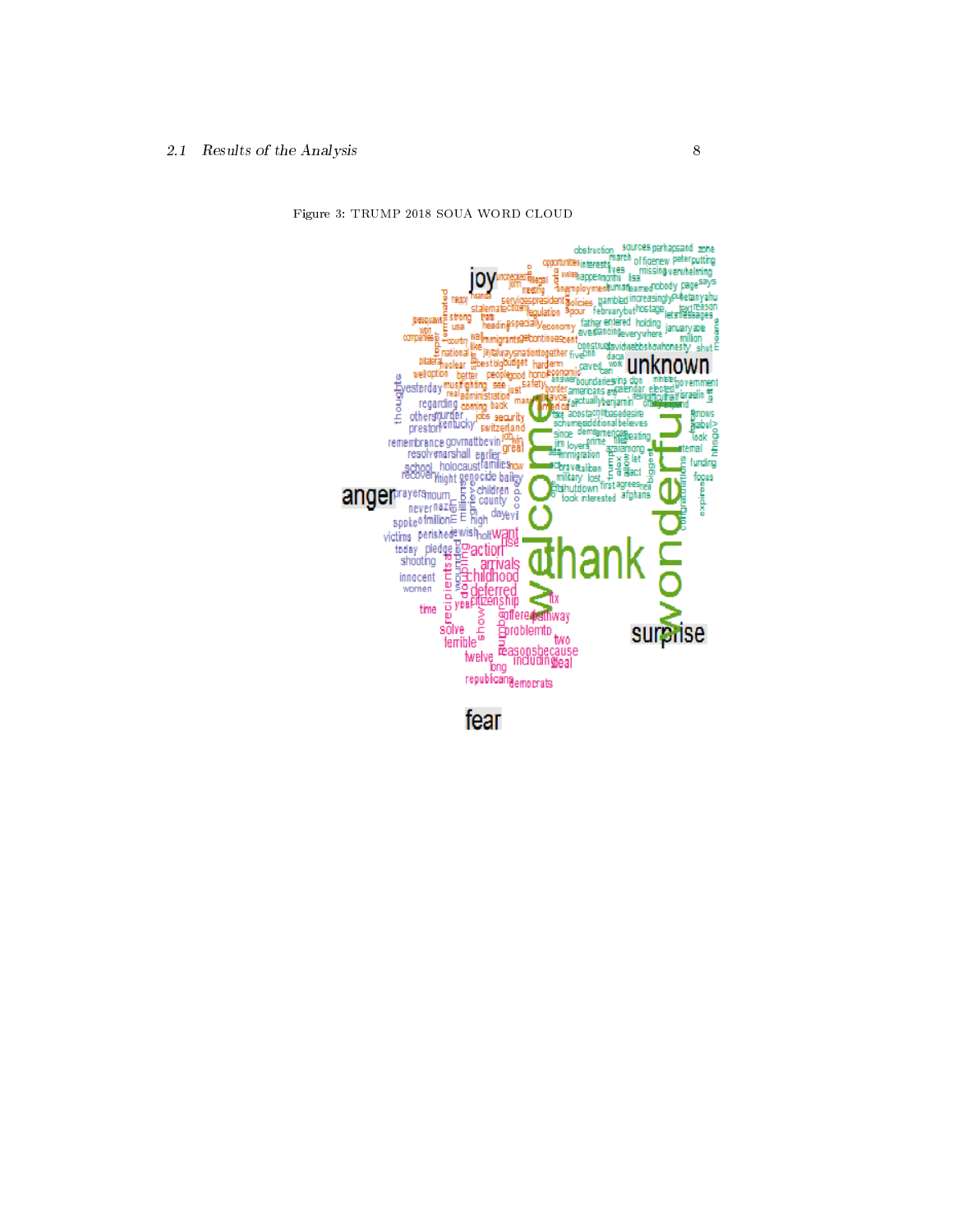

Figure 4: TRUMP TWEETS SENTIMENT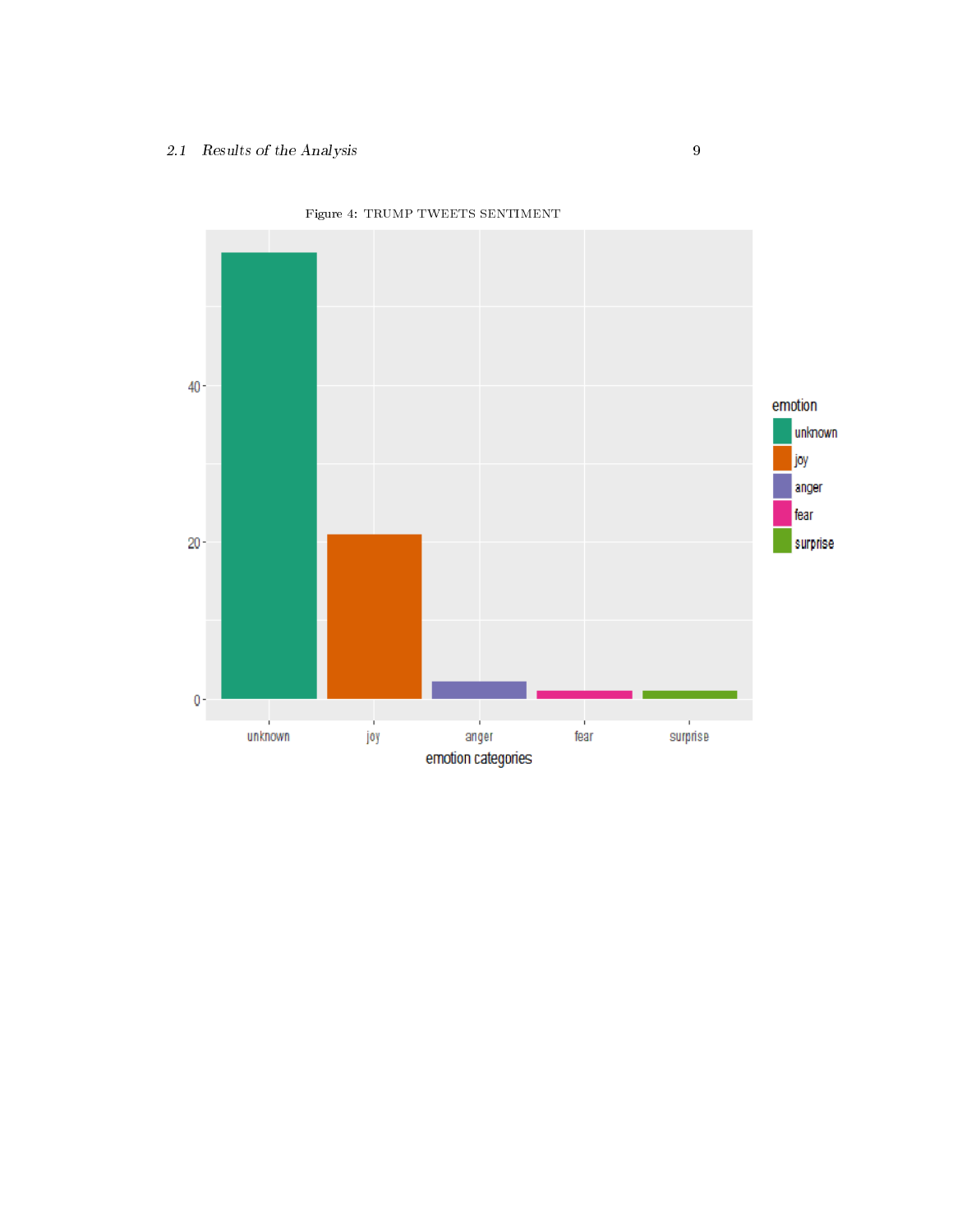

Figure 5: TRUMP TWEETS SENTIMENT POLARITY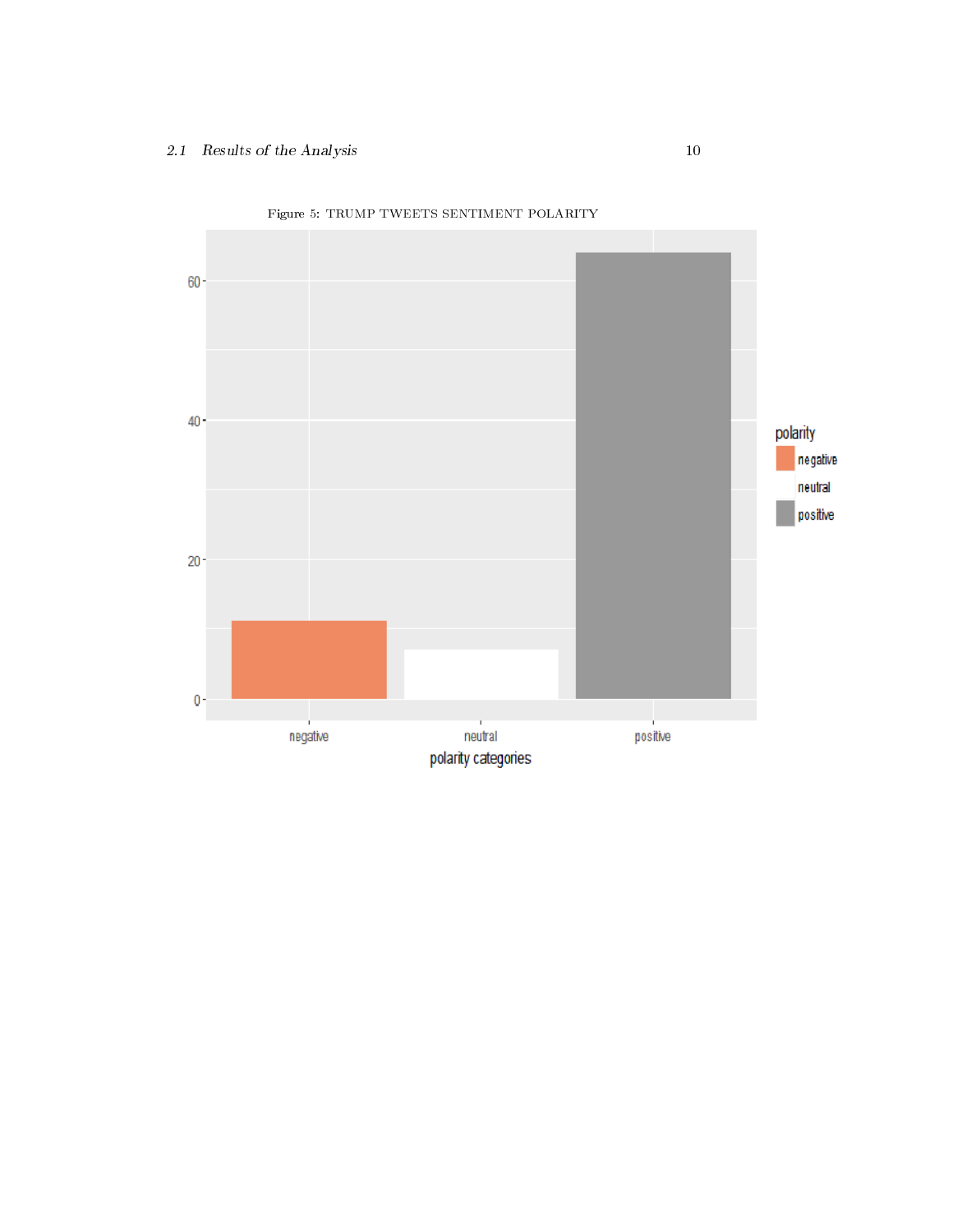#### Figure 6: TRUMP TWEETS WORD CLOUD

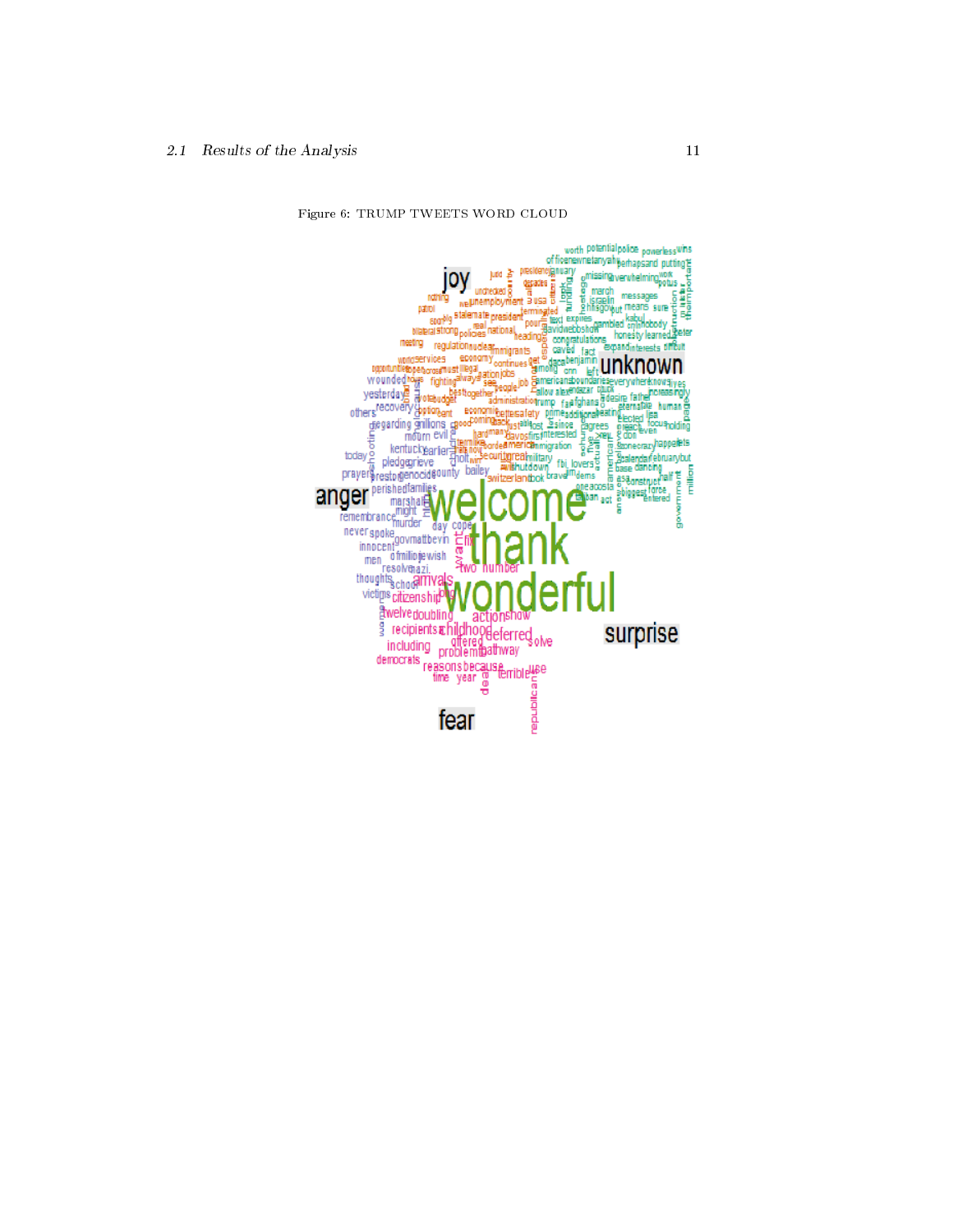

Figure 7: OBAMA 2016 SOUA SENTIMENT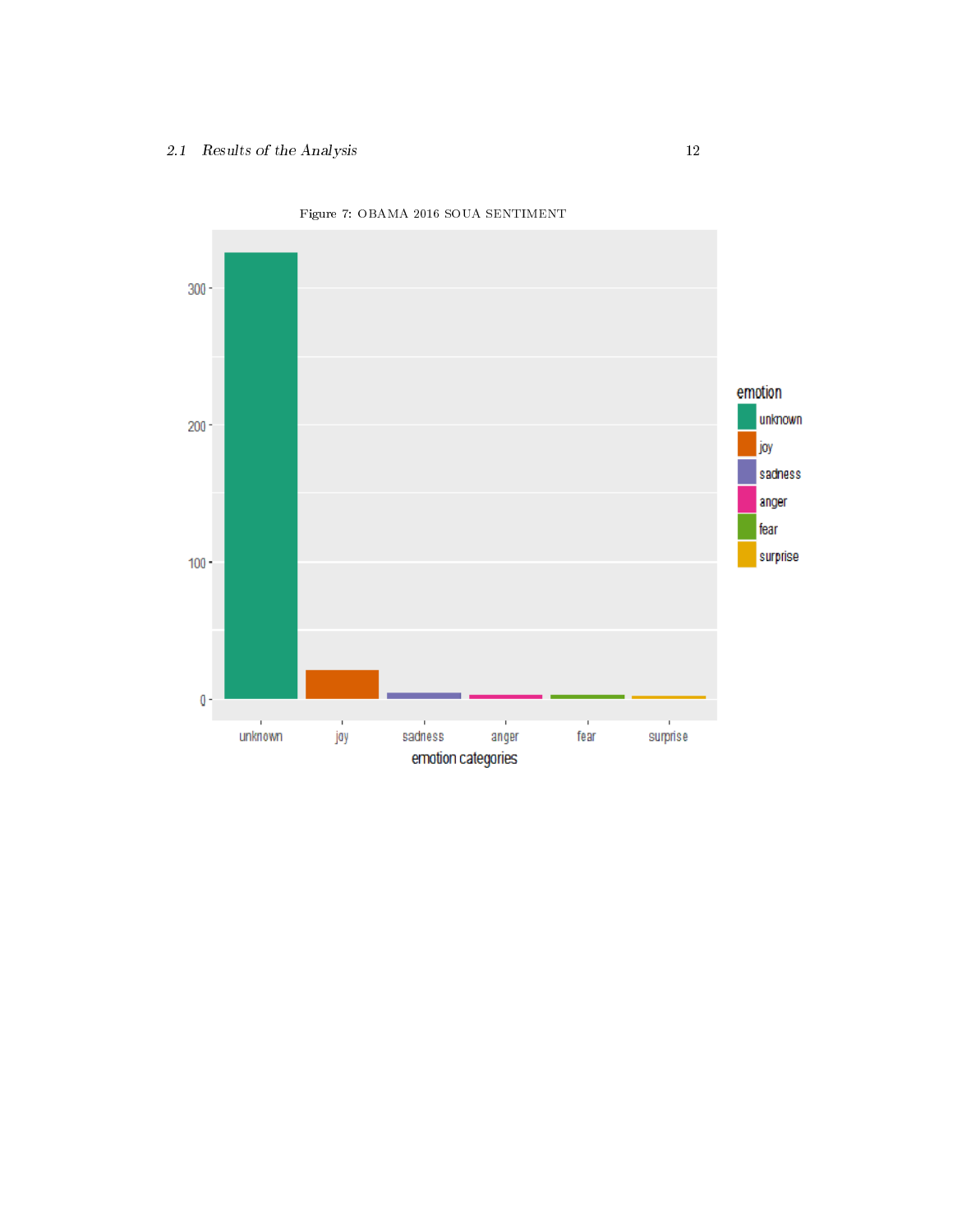#### 2.1 Results of the Analysis 13

Council. This period coincided with his attendance at DAVOS 2018, so there are numerous relevant tweets. There was also mention of 'Cryin Chuck Schumer' and 'Crazy Jim Acosta of Fake News CNN', but we are not sure what the textual analysis would make of this type of sarcasm. Another major topic was the brief government shutdown. The results of the sentiment analysis of these tweets are shown in Figure 4.

The results show, that once again, 'joy' is the most frequently recognised emotion, followed by 'anger', 'fear' and 'surprise', at much lower frequencies. Figure 5 depicts the division of the emotions into positive and negative binary responses.

The results again show a predominance of positive categories, measuring above sixty per cent of the sentiment successfully ascribed, which is similar to the proportions noted in the TRUMP 2018 SOUA. Negative sentiments are of a similar order, at just above 10 per cent. The results show that, once again, 'joy' is the most frequently recognised emotion, followed by 'anger', 'fear' and 'surprise', at much lower frequencies.

Figure 6 presents a word cloud analysis of the Trump tweets, in which the most prominent words are 'welcome', 'thank', and 'wonderful', which suggests that these are key Trump phrases. If we examine the cloud, as previously, in an anti-clockwise manner, beginning with 'joy', we see 'regulation', 'economy', 'administration', 'immigrants', 'services', 'policy', 'unchecked', 'access', 'jobs', and so on. The category 'anger' includes 'wounded', 'recovery', 'kentucky', 'pledge' 'prayer', 'remembrance', 'marshall', 'genocide', 'victims', and so on. The category 'fear' includes 'democrats', 'arrivals', 'citizenship', 'childhood' and 'deferred' (presumably a reference to DACA), 'terrible', 'number', and so forth. There are no words noted under 'surprise', and 'unknown' has the largest component of words that the program could not categorize.

By way of contrast, and to provide an alternative SOUA address benchmark, we also analyse the President Obama 2016 SOUA, where Figure 7 provides the results of a sentiment analysis.

It is noticeable in Figure 7 that, although the emotion 'joy' predominates, it is not to the same extent as in the previous analysis of the Trump 2018 SOUA and tweets. This is reinforced by the analysis depicted in Figure 8, which reveals that the predominant sentiment in Obama 2016 SOUA is negative, by an extremely large margin.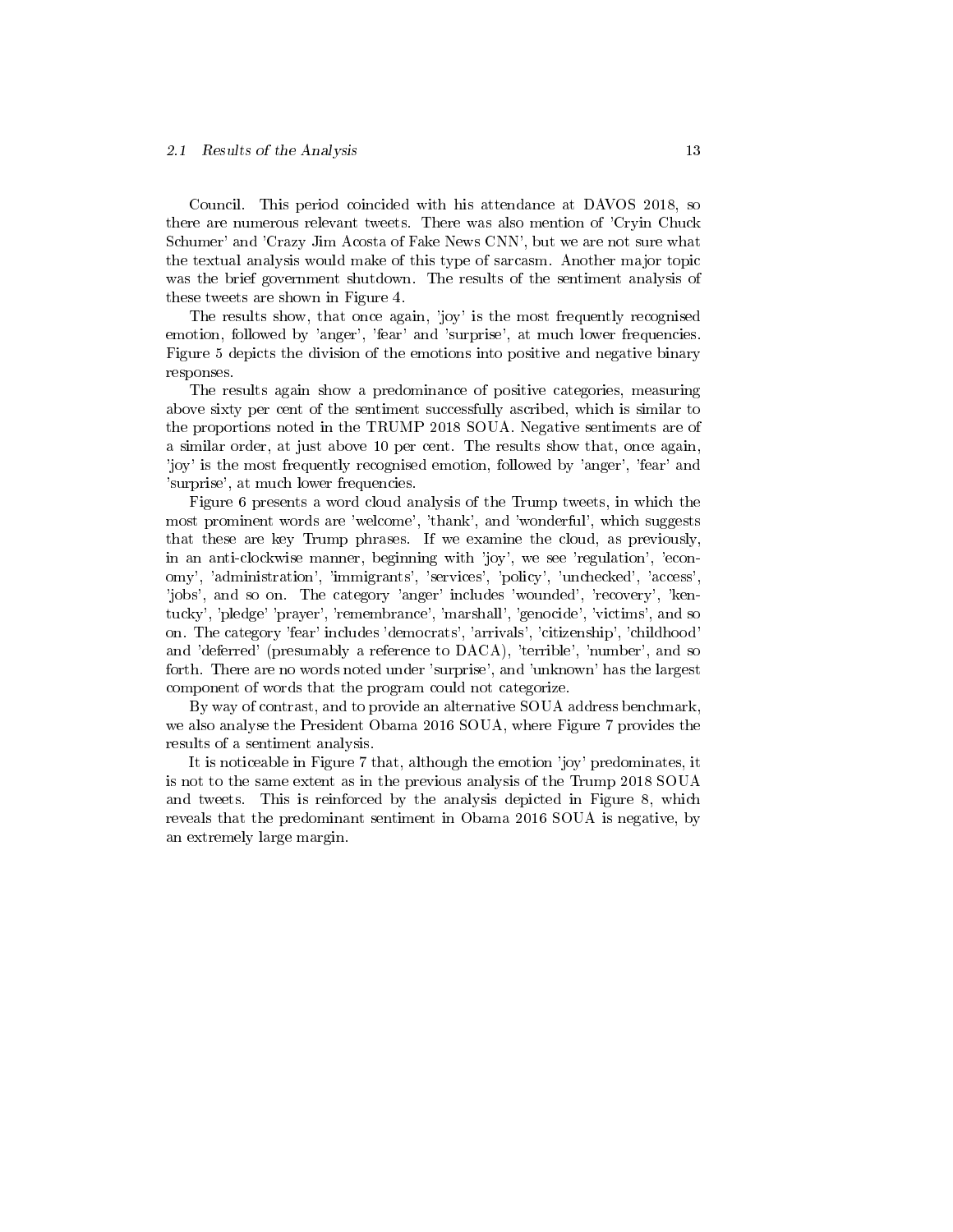

Figure 8: OBAMA 2016 SOUA SENTIMENT POLARITY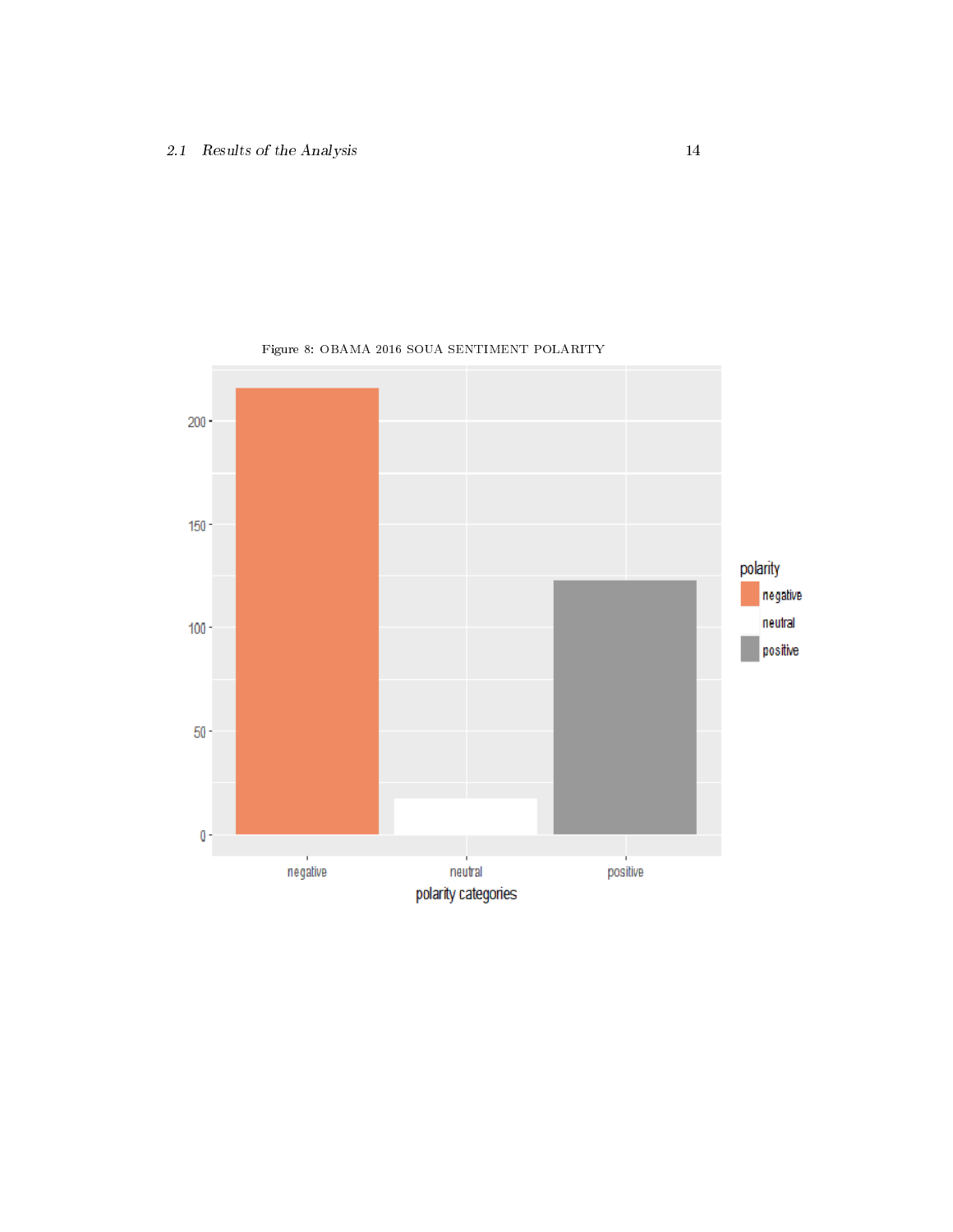

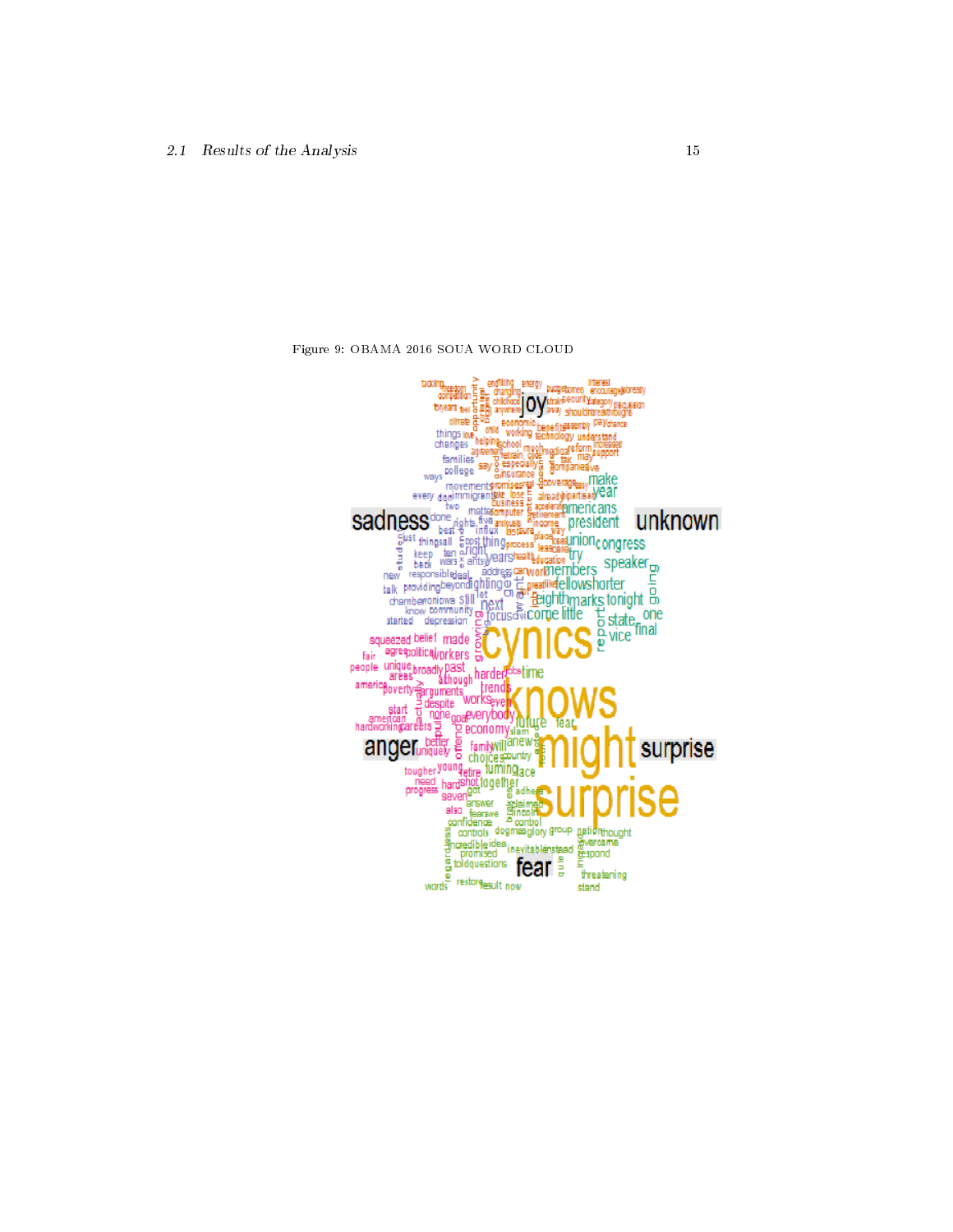The word cloud presented in Figure 9 for Obama 2016 SOUA reveals that the most frequently occurring words are 'cynics', 'knows', 'might' and 'surprise'. If we examine the cloud, beginning with the emotion 'joy' and moving in an anti-clockwise manner, we see under 'joy' the words 'economic', 'changing', 'energy', 'budget', technology', 'school', 'retrain', 'tax' , 'education', 'insurance','computer', 'health', and so on.

Under the rubric 'sadness', we note the words 'families', 'college', 'influx', 'immigrants', 'rights', 'cost', 'community', 'depression', 'years', 'fighting', 'focus', 'want', and so on. Under 'anger', the words 'squeeze', 'belief', 'poverty', 'workers', 'jobs', 'shot', 'economy', 'tougher', and 'retire' are prominent.

The emotion 'fear' suggests the words 'future', 'fear', 'country', 'control', 'lincoln', 'threatening', 'restore', 'promised', 'dogmas', 'questions', and 'nation', to cover a selection. There is nothing mentioned in the category 'surprise', and the rest of the classification is 'unknown'.

Thus the tenor of the Obama 2016 SOUA is very different from both the Trump 2018 SOUA and his pronouncements via his twitter feed. It is predominantly negative, as opposed to positive.

There is some limited evidence that Obama's 2016 SOUA is not typical of previous democratic SOUAs. Tatman (2017) provides an online analysis of the 1989-2017 SOUAs (see: https://www.kaggle.com/rtatman/tutorial-sentimentanalysis-in-r, accessed  $4/2/2018$ ). This analysis has been undertaken using different R packages, including 'tidyverse' and tidytext', so the metrics may not be identical to those used in this paper, but the implications of the analysis are clear. This analysis provides a comparison of the sentiment of SOUAs along party lines, which is reproduced in Figure 10.

The plot in Figure 10 suggests that the more customary pattern is for Democratic SOUAs to be more positive, in sentiment terms, than their Republican counterparts. The Obama versus Trump comparison reverses this relationship, where Trump is considerably more positive. In the next sub-section, we provide some formal tests of the Obama and Trump sentiment scores.

## 2.2. Sign and bootstrapped t tests

Obama 2016 SOUA is roughly three times the length of TRUMP 2018 SOUA. The main result of the sentiment analysis was that the Trump sentiment was more positive than the Obama sentiment. We use a boot-strapped t test of the means of the two sample scores for 'joy' as a direct test. Obama 2016 SOUA analysis had 'joy' scores for 356 strings, whereas Trump 2018 SOUA only had scores for 80 strings. We used 1000 samples with replacement to undertake a bootstrapped t test of the difference in the two means. The results are shown in Table 1.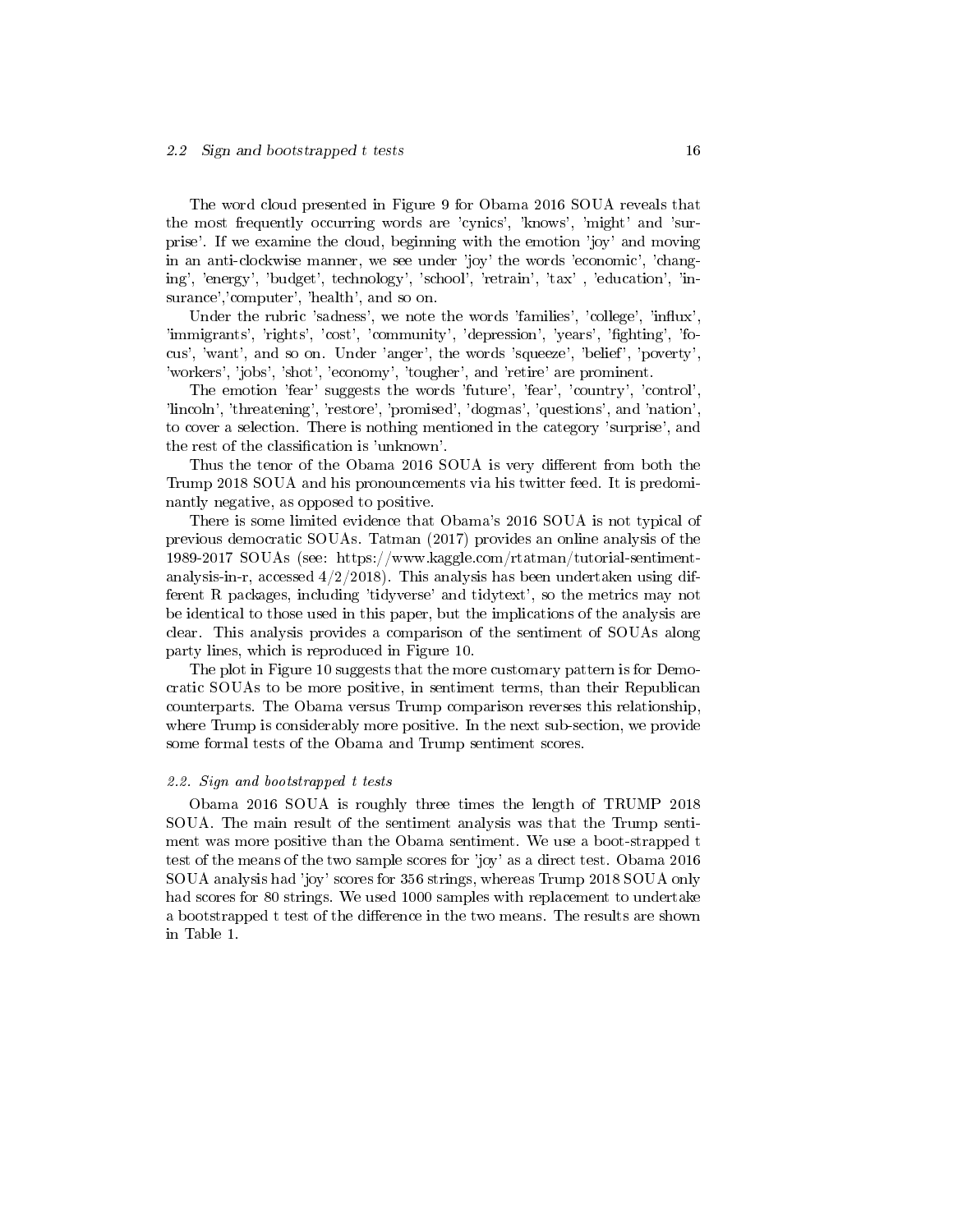

Figure 10: ANALYSIS OF 1989-2016 SOUAs ALONG PARTY LINES

Source: R. Tatman, https://www.kaggle.com/rtatman/tutorial-sentiment-analysis-in-r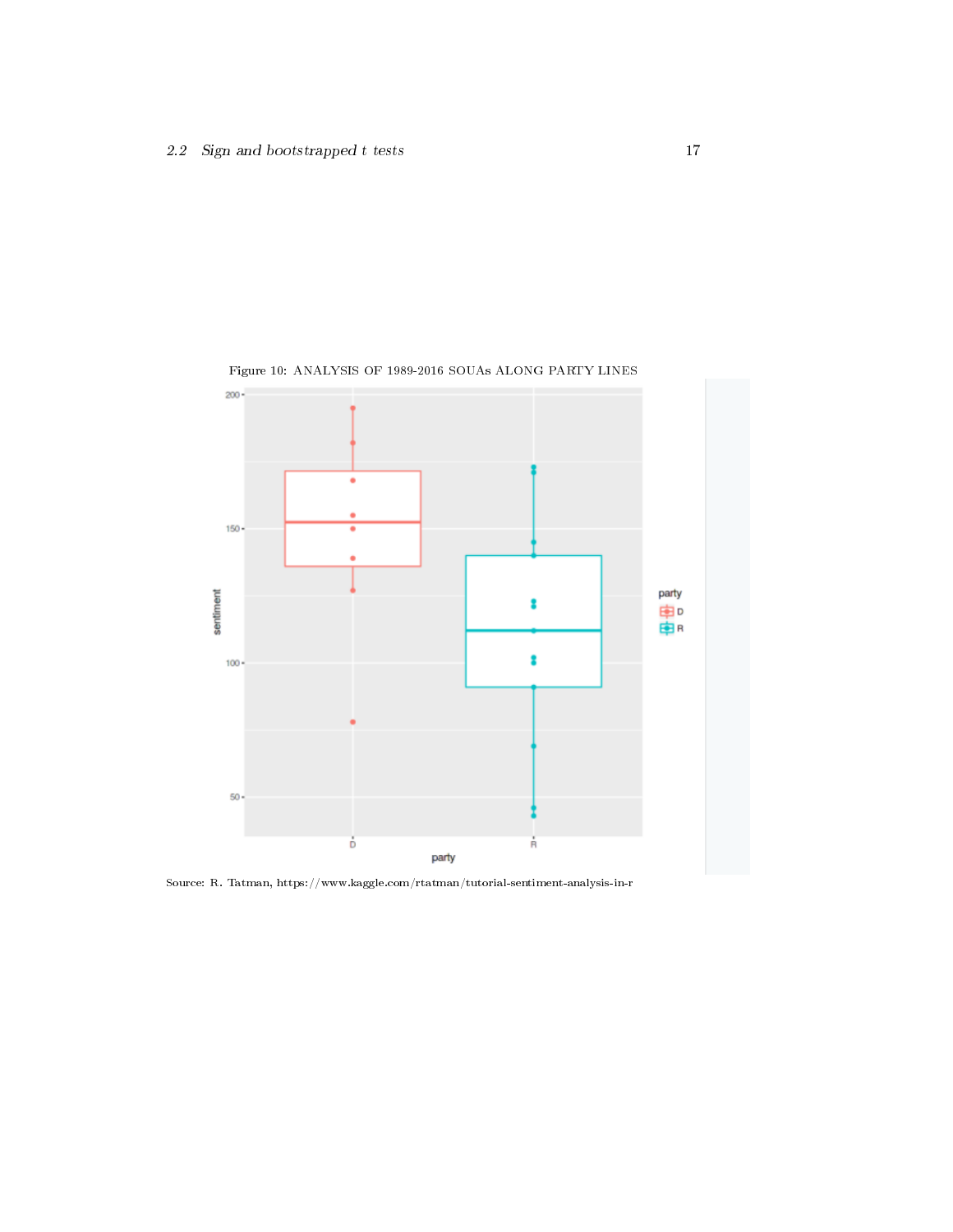As suspected, according to the bootstrapped t test, the Trump 2018 SOUA 'joy' score is signicantly higher than the Obama 2016 SOUA 'joy' score. The mean t value is -3.553, with a mean probability of 0.0043.

We also undertook non-parametric sign tests of the differences in the sentiment scores in the individual SOUA texts. This test is based on the fact that, if two samples,  $x$  and  $y$ , are drawn randomly from the same distribution, the probability that  $x_i > y_i$ , for each observation i, should equal 0.5. The test statistic is w, the number of observations for which  $x_i > y_i$ . Under the null hypothesis this follows the Binomial distribution with parameters  $(n, 0.5)$ , where n is the number of observations.

Table 2 shows the results of a series of sign tests on sentiment. These suggest that there are signicantly more negative than positive emotion scores in Obama 2016 SOUA, while it is reversed in Trump 2018 SOUA, which has signicantly more positive sentiments, according to the sign test. These results suggest that, based on a comparison of the two SOUAs, President Trump tended to place a more positive gloss on the issues raised in their respective addresses than did President Obama.

The two Presidents did have a backdrop of different economic circumstances. In 2016 President Obama could point to the unemployment rate decling to a seven-year low of 5 per cent in October 2015, after soaring as high as 10 per cent in October 2009. He could also draw attention to a 106 per cent rise over the last seven years in the S&P500 up to the time of his address. However, median hourly pay rose 7 per cent over the same seven years. Non-housing and student debt increased, while home ownership was reduced. There was also a reduction in the labour participation rate, exacerbated by the retirement of baby boomers and those dispirited people who elected to leave the workforce. At the same time, inequality grew, and wealth gains tended to be concentrated at the top end of the distribution.

President Trump's 2018 SOUA occurred one year later in the economic cycle. It is true that the unemployment rate in December 2017 was 4.1 per cent, which was a 17-year low around the country, and an 18-year low in some cities. This was also true for African Americans. The tax cut was large, but under 1 percent of GDP, and Ronald Reagan's was larger in 1981, at 2.89 per cent of GDP. It was, nevertheless, a significant legislative achievement. The stock market has boomed President Trump, until the very recent early 2018 correction but, as previously noted, was also expanding under President Obama. This has had a positive effect on '401k' retirement plans. President Trump has tried to repeal regulation and red tape, and signicantly altered trade policy. Whether this leads to significant economic gains or losses remains to be seen.

#### 3. Conclusion

The results of this paper featuring a sentiment analysis of the Obama 2016 SOUA, Trump 2018 SOUA, and a series of Trump tweets, are clear cut. The sentiment in President Trump's speech and tweets is much more positive than those in President Obama's SOUA. This also reverses the pattern in the relative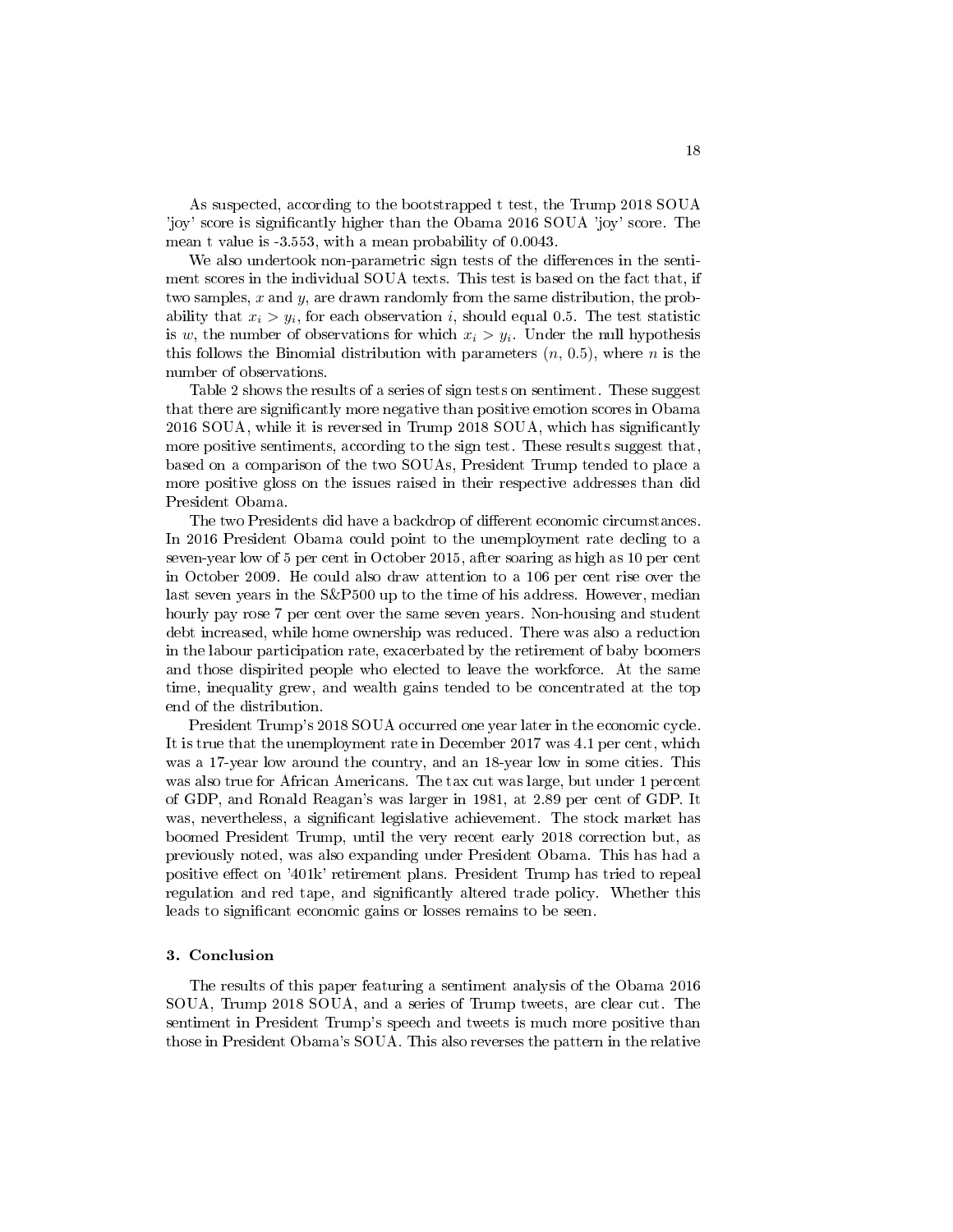sentiment scores of the Democrat versus Republican addresses since 1979. The differences in some of these scores was confirmed as being significant via some bootstrapped t tests and non-parametric sign tests.

Whether overly positive reporting is an effective strategy remains to be seen. President Trump is often criticised by political commentators as being selective with, or indifferent to, the 'truth', even though he regularly accuses media outlets of promoting 'fake news'. Is he himself, guilty of the same in his constant stream of positive sentiment tweets? Do they indeed amount to self-promotion?

The approach may form the basis of an effective communications strategy. Reid (1998) suggests that a politician cannot hope to appeal to all shades of political opinion. So first the strategy must begin with determining a "political complexion" that appeals to a critical mass of voters. This political complexion, in President Trump's case, features a postive tone embodied by the mantra "Make America Great Again", and sets the limits of an electoral appeal which resonates with fertile segments of the electorate.

These issues cannot effectively be addressed by means of sentiment analysis alone. What the current analysis can confirm is the relatively positive biases of both his 2018 SOUA and a sample of his tweets. The paper does not address the accuracy of his claims, or the effect that they may have on the broader economic and financial market sentiment. That remains a topic for future work.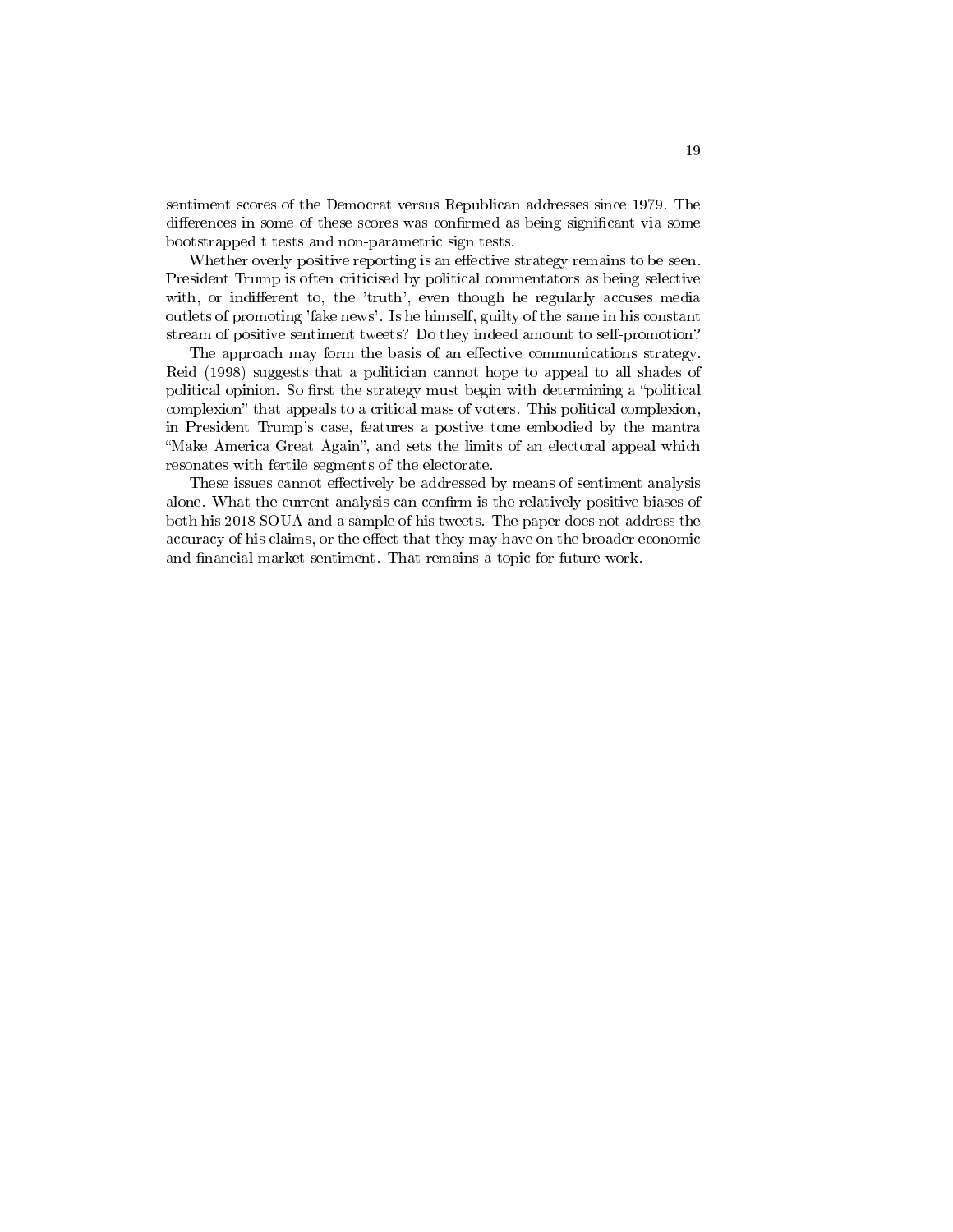Table 1: Bootstrapped t test of the difference in means in Obama 2016 SOUA 'joy' mean and Trump 2018 SOUA 'joy'

| Obama SOUA 'joy' vs. Trump SOUA 'joy' |                              |           |              |  |
|---------------------------------------|------------------------------|-----------|--------------|--|
| mean $t = -3.553$ ,                   | mean p-value $= 0.004293442$ |           |              |  |
| probability vect                      | 1st Quartile                 | median    | 3rd Quartile |  |
| probability                           | 0.0001175                    | 0.0006358 | 0.0025725    |  |
| t vector                              | -4.022                       | -3.537    | $-3.102$     |  |

20

Table 2: Non-parametric Sign Test Results

| Positive Trump 2018 SOUA v. Negative TRUMP 2018 SOUA |                                         |  |  |
|------------------------------------------------------|-----------------------------------------|--|--|
| no. of differences                                   | $\overline{n} = 79$                     |  |  |
| no. of cases positive>negative                       | $\overline{w=68~(86.08\%)}$             |  |  |
| null hypothesis                                      | w follows binomial $(79, 0.5)$          |  |  |
|                                                      | $Prob(W \le 68) = 1$                    |  |  |
|                                                      | $Prob(W > = 68) = 1.77228e-011$         |  |  |
| Positive Obama SOUA 2016 v. Negative Obama SOUA 2016 |                                         |  |  |
| no. of differences                                   | $n = 353$                               |  |  |
| no. of cases positive>negative                       | $w = 137(38.81\%)$                      |  |  |
| null hypothesis                                      | W follows $B(353, 0.5)$                 |  |  |
|                                                      | $\text{Prob}(W \le 137) = 1.53831e-005$ |  |  |
|                                                      | $Prob(W >= 137) = 0.99999$              |  |  |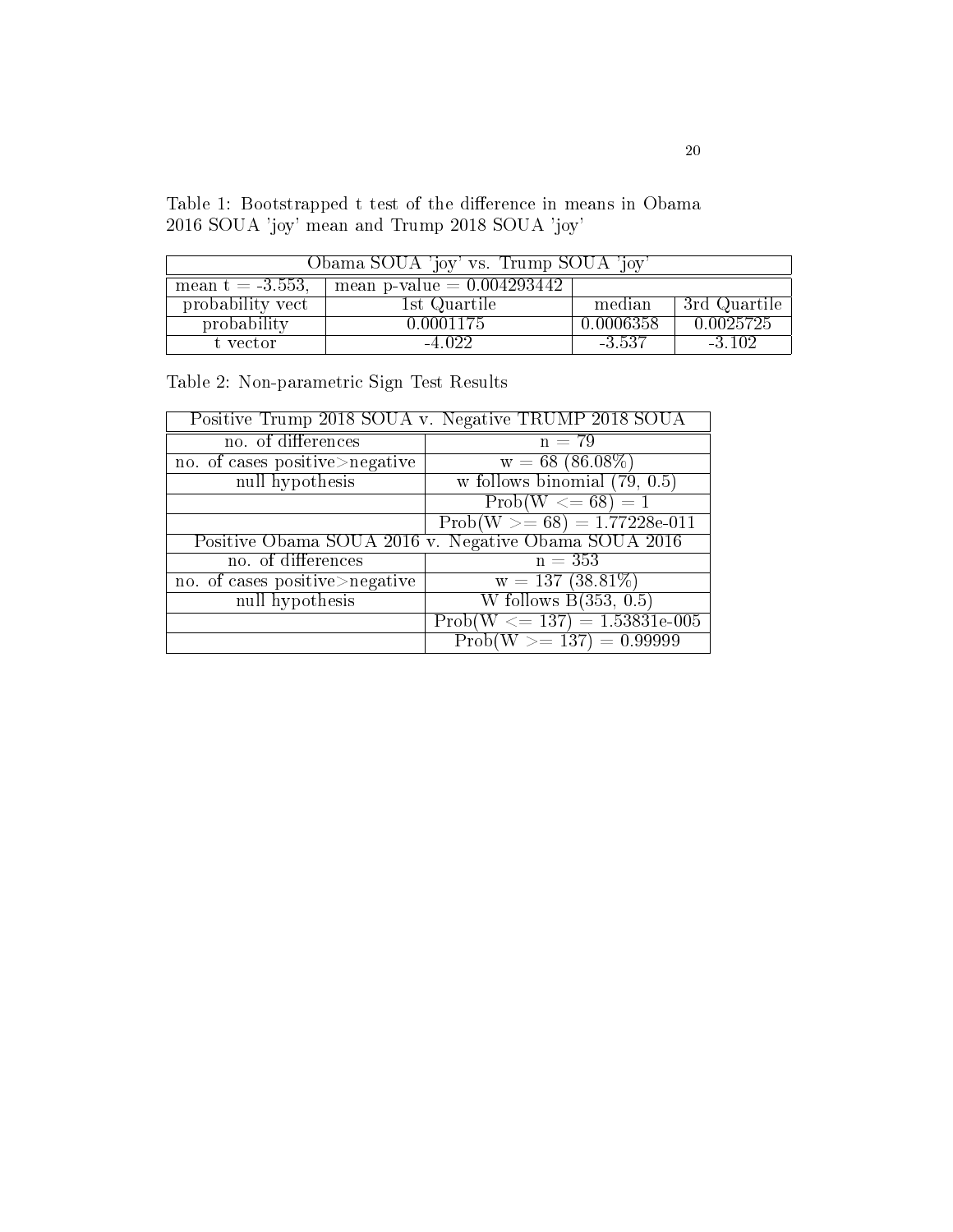## References

- [1] Allen, D.E., M. McAleer, and A.K. Singh (2015), Machine news and volatility: The Dow Jones Industrial Average and the TRNA real-time high frequency Sentiment Series, chapter 19 in Handbook of High Frequency Trading, Ed. G.N. Gregoriou, Elsevier, Academic Press.
- [2] Allen, D.E., M. McAleer and A.K. Singh (2017), An entropy-based analysis of the relationship between the DOW JONES Index and the TRNA Sentiment series, Applied Economics, 49, 677-692.
- [3] Barber, B.M., and T. Odean  $(2008)$ , All that glitters: The effect of attention and news on the buying behaviour of individual and institutional investors, Review of Financial Studies,  $21(2)$ , 785-818.
- [4] Cahan R., J. Jussa and Y. Luo (2009), Breaking news: How to use news sentiment to pick stocks, MacQuarie US Research Report.
- [5] Da, Z.H.I., J. Engelberg, and P. Gao (2011), In search of attention, Journal of Finance, 66 (5), 1461-1499.
- [6] diBartolomeo, D., and S. Warrick (2005), Making covariance based portfolio risk models sensitive to the rate at which markets react to new information. In J. Knight and S. Satchell. (Eds.), Linear Factor Models, Elsevier Finance.
- [7] Dzielinski, M., M.O. Rieger, and T. Talpsepp (2011), Volatility asymmetry, news, and private investors, The Handbook of News Analytics in Finance (pp. 255-270), Wiley.
- [8] Fuerriegel, S. and N. Pröllochs (2017), SentimentAnalysis, R package, available at https://cran.rproject.org/web/packages/SentimentAnalysis/index.html
- [9] Hafez, P. and J. Xie (2012), Factoring Sentiment Risk into Quant Models, RavenPack International S.L
- [10] Keynes, J.M. (1936), The General Theory of Employment, Interest and Money, Palgrave Macmillan, Basingstoke, UK.
- [11] Mehrabian, A. (1981), Silent Messages: Implicit Communication of Emotions and Attitudes, Belmont, CA, Wadsworth.
- [12] Mitra, L., G. Mitra, and D. diBartolomeo (2009), Equity portfolio risk (volatility) estimation using market information and sentiment, Quantitative Finance, 9(8), 887-895.
- [13] Pröllochs, N., S. Fuerriegel and D. Neumann (2017), Understanding negations in information processing: Learning from replicating human behaviour, Working Paper, Information Systems Research, University of Freiburg, available at SSRN https://ssrn.com/abstract=2954460